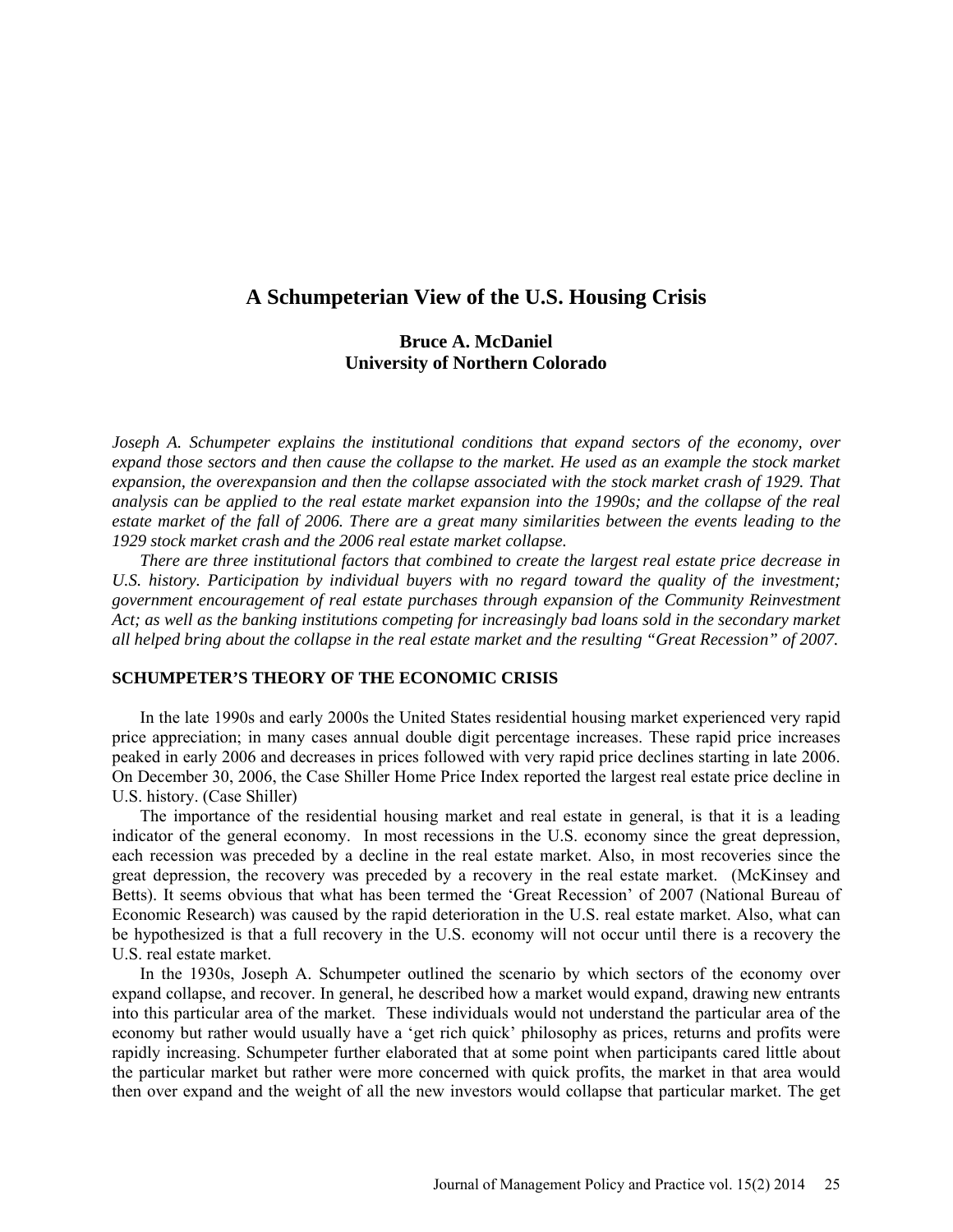rich quick investors would lose their investments and only those who fully understood that area of the market and were prudent in their economic activities would be able to 'hold on' and endure the economic collapse (Schumpeter, 1949). As a result, after the 'weeding out' process was complete and the market started to rebound, those left in the market would experience 'temporary monopoly profits' (Schumpeter, 1934).

Although Schumpeter used the rapid price increases in the stock market as the basis for the analysis of the overexpansion and collapse of the stock market leading up to the 1929 stock market crash and the resulting Great Depression, it is easy to apply the same analysis to the events leading up to the collapse in the real estate market in the fall of 2006. The history preceding each of these two events has a great deal of similarities. First, the lack of economic knowledge of individuals in the particular area of investments was similar. The over investment for the sole purpose of 'get rich quick' attempts to gain profits were similar. Second, the lack of government action to help regulate the out of control segment of the economy and even governmental encouragement of uninformed individuals was quite similar. And third, the banking industry with small margin requirement in the 1920s and the industries loans to marginally or unqualified borrowers in the 1990s and early 2000s was quite similar. Furthermore, the over expansion and eventual collapse of each market is quite similar.

This paper will use Schumpeter's analysis to describe the three institutional areas where participants can be identified as those who contributed to the over expansion in market causing its collapse. These participants include not only individual home buyers but also participation from the banking industry as well as the federal government.

### **CONSUMER SPECULATION AND INDIVIDUAL GREED**

In 1929 the U.S. stock market was fueled by participants who purchased stock with little knowledge or concern about the company that issued the stock. The purchaser's attitude was that since all stock would continue to rise, the particular stock was of little concern. This frenzy was fed by individuals who had no knowledge of the stock market. From the local shoeshine attendant, the grocery store clerk, the house cleaning maid to anyone who had a few dollars to spare, all were buying random stock with little or no regard to the quality of the investment.

Likewise, consumer speculation began to appear in U.S. real estate by the mid to late 1990s. Individuals assumed that any real estate purchased would reap great returns in very short time periods. This "irrational exuberance" (Schiller) was fueled by the belief that all who applied could qualify for a home mortgage. As a result of this irrational economic behavior on behalf of many individuals, increasing number of individuals began applying and qualifying for home loans that were far beyond their respective income flows. Individuals could qualify for a much more expensive home when the interest rate was low or even zero for two or three years; when little or no down payment was required; and when sometimes the individual home buyer even received cash back at the closing of the mortgage.

The 1990s and early 2000s was a time of substantial economic prosperity. Most sectors of the economy were swept up in an almost universal thinking that the new millennium would always be prosperous. Although California had a real estate crash, it was rebounding and therefore the thought was that all real estate would reap large financial gains. Factors adding to this almost universal thinking included ready access to all real estate markets through the internet; the capitalist explosion in many parts of the world including wealth generation through private property ownership; the growth of wealth from successful entrepreneurs; the "Baby Boom" generation buying second homes in preparation for retirement; as well as a general optimistic economic forecast by almost all media outlets.

This consumer speculation and individual greed allowed home buyers to falsely believe that they could buy a home far beyond their long term ability to own. However, the common perception was that in two or three years the price appreciation for the real estate property would allow the owner to sell the property at a large financial gain. This belief even worked at the beginning of the real estate boom. However, this approach is like a pyramid that works only so long as there are continuously more buyers than sellers. Once the steady stream of new buyers evaporated, sellers had no one to purchase their over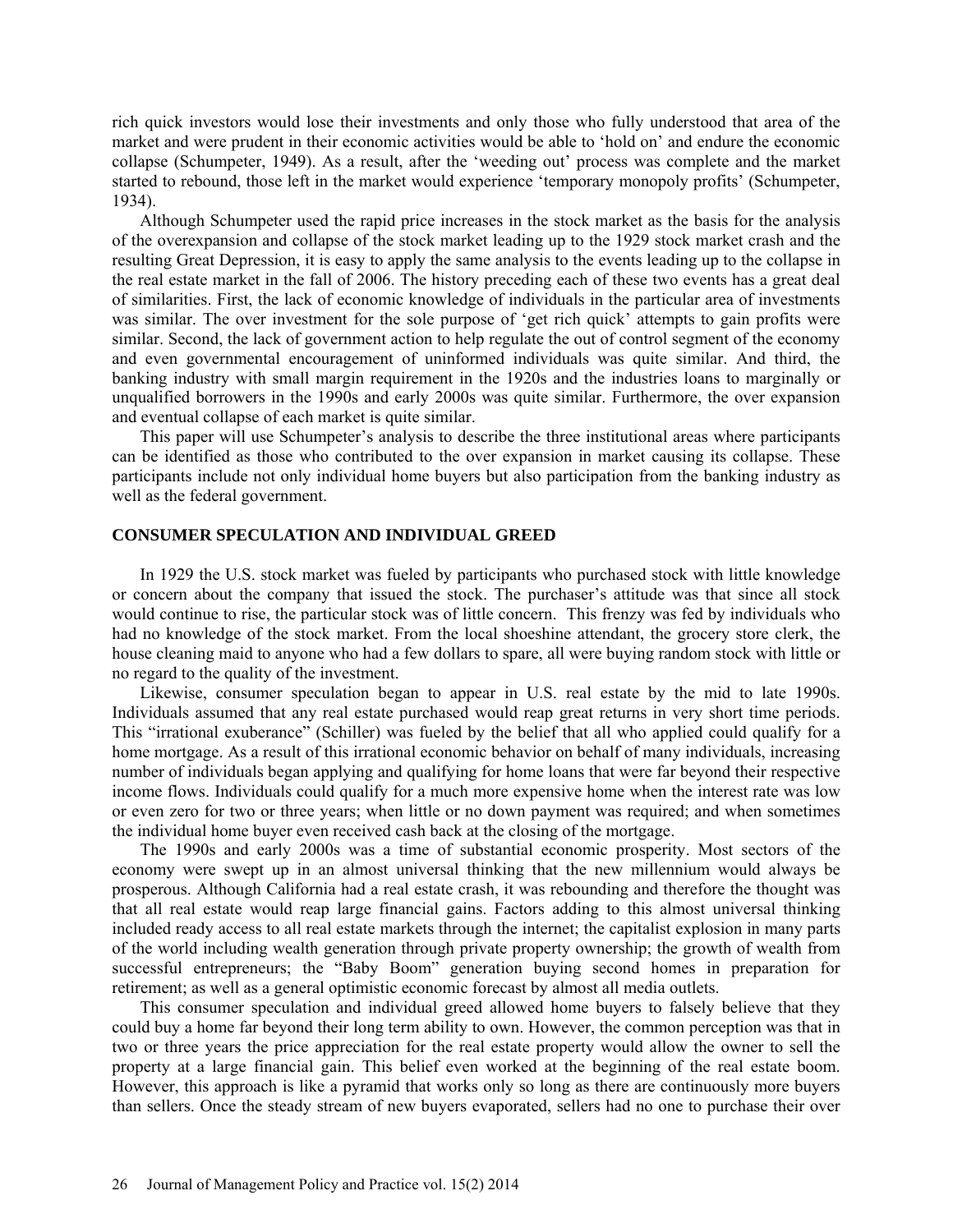inflated properties and real estate foreclosures followed leading to the real estate market collapsed. This set of events is strikingly similar to the events and conditions that led to the collapse in the stock market in 1929. Over speculation and greed were major factors in both economic events.

## **GOVERNMENT OVERSTIMULATION**

During President Carter's administration, he pushed through congress a bill which would help reverse the increasing urban blight in large metropolitan cities. The Community Reinvestment Act provided for subsidized home mortgage interest and small or sometimes zero down payments for houses identified in areas termed 'urban blight'. This act allowed for ownership of residential dwellings to be transferred from landlords of tenement dwellings to owners who resided in those houses. This act successfully transformed many rundown tenement houses into homes that were better cared for with grass, paint, repairs and home pride.

The community Reinvestment act was a huge success by almost any standard. This act was a way to allow individuals with modest incomes to become home owners and begin to acquire wealth and achieve part of what has been termed the American Dream (home ownership). The overall success for the Community Reinvestment Act (1977) encouraged the U.S. Congress to extend the Acts boundaries outside urban blighted areas. Herein lies the problem of the federal government actually contributing to the over expansion in the real estate market. At least six times after the Act became law, (1989, 1991, 1992, 1994, 1995, 19999 and even as late as 2005) congress continues to push the Act into broader and broader applications. Eventually, any prospective home buyer in any location could purchase a home with little or no down payment, at in interest rate that was very low or sometimes zero for up to three years and often the home buyer received a cash refund at the closing of the mortgage for the property.

Congress encouraged banks to make more residential property loans and chastised banks that were not lending money for residential property to marginally or under qualified borrowers. The Community Reinvestment Act had marginally qualified or under qualified borrowers become an avenue for a massive increase in residential property loans for second homes in recreation and resort areas, in upscale and high end neighborhoods and in virtually all areas in the U.S. This governmental encouragement of home ownership regardless of financial ability, obviously led to the drastic over expansion in the real estate market where many regions of the U.S. experienced double digit percentage annual appreciation values. This governmental encouragement, direct involvement and pressure toward the banking industry to continue marginally qualified loan approvals was a direct cause of the over expansion and then collapse in the real estate market in the fall of 2006.

The institutional rigidity of congress has allowed it to never acknowledge nor accept any responsibility for this over expansion and subsequent collapse of the real estate market. Instead, blame has continuously been pushed on various parts of the economy, even though there were those who expressed warnings to congress about their actions. On July 16, 2002, it was Ron Paul who saw the actions of congress as detrimental to the real estate market. Regarding the eventual collapse of the real estate market, Ron Paul stated "These losses will be greater than they would have been had government policy not actively encouraged over investing in housing (Paul)."

Belatedly, congressional attempts to control the banking industry in regard to real estate with legislation such as the (Dodd-Frank Act) that came after the collapse in the real estate market did not help eliminate the "Great Recession". In fact, this bill as well as a general government tightening of lending regulations is hindering economic recovery by making it more difficult for qualified borrowers to attain loans in all areas of the economy.

The collapse of the real estate market and the resulting "Great Recession" was not a market failure but rather in great part a failure of government to regulate the banking industry BEFORE the collapse in the real estate industry; a failure of government to self-regulate the over expansion in its Community Reinvestment Act; and by the failure of government to promote the tried and true criteria for a real estate loan of twenty percent down and proof of financial ability to meet the monthly mortgage payments.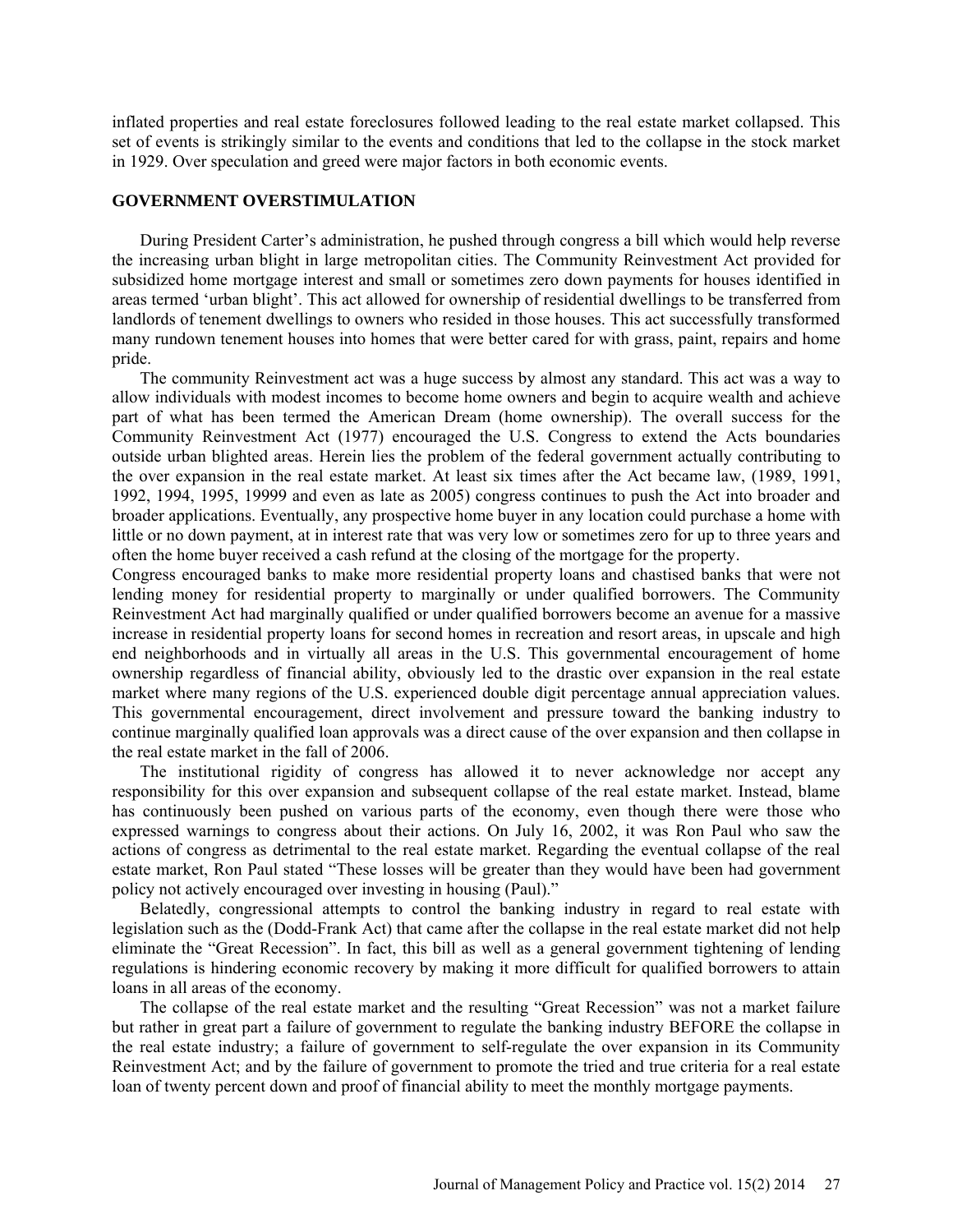#### **BANKING INDUSTRY COMPETITION FOR BAD LOANS**

As the residential real estate market continued to expand there was increased pressure in the banking industry to secure a greater number but less qualified loans. These loans were bundled with even more marginal credit card debt and sold in the secondary loan market. Banks paid little attention to the quality of the loans knowing that ownership would immediately be passed on in the secondary market. Buyers of these bundled loans assumed that real estate would continuously appreciate and therefore the loan value would always exceed the loan amount.

The banking institution continuously competed for more residential real estate loans and this competition placed increasing pressure on banks to offer lower interest rates to attract potential home buyers. The end result of this increased competitive pressure was a zero interest rate for several years with future increases in interest rates to a more normal long run rate. Banks began to view themselves less as lending institutions and more as real estate closing agents. The theory was that banks could profit more from increasing their weekly closing numbers and collecting closing costs than from the low interest charges on the loan. Banks more and more became closing agents and less and less financial institutions collecting interest on loans.

The banking industry increasingly became transfer agents, closing residential home loans, transferring those mortgages to national financial institutions including Fannie May, Freddie Mac, Enron and others. The risk was transferred with the mortgage as local banks profited from increasing numbers of real estate closings and the related charges. Local banks could close several mortgage loans each day, dozens per week and reap tens of thousands of dollars each week without regard to the quality of real estate loans that they were approving. Obviously, this disregard for the quality of the real estate loans would ultimately add to the collapse of the real estate market and ultimately bring about the 'Great Recession.'

#### **Unintended Economic Consequences (The Forgotten Analysis)**

The economic analysis of an economic catastrophe like the collapse of the real estate market and the resulting 'Great Recession' usually ends with the above analysis. The bad guys, like risk taking individuals taking on excessive leverage and over investing by financial institutions are financially punished by incurring economic losses and the economy moves on. However, there are several economic consequences that hurt individuals who were in no way excessive risk takers, gamblers leveraging economic future or individuals making bad economic decisions.

A typical example of economic impact on non-participants in the economic frenzy leading to economic collapse would be the millions of homeowners who, in an attempt to provide the American Dream for their family, saved twenty percent of the purchase price of a home as a down payment and had provided proof of the ability to meet the monthly mortgage obligations. This group included a typical family of four with both adults gainfully employed, providing adequate housing for the family. Because the collapse of the real estate market led to the "Great Recession' and the resulting double digit unemployment, many of these 'responsible' households became part of the unemployed. As a result, these families had their homes foreclosed, were forced to move out of their residences and lost most if not all of their wealth. This is but one example of the many economic impacts of unregulated over expansion.

In addition to the millions of home owners negatively impacted by the 'Great Recession' which was a direct result of the crash in real estate prices, the impact has been felt by tens of millions of people throughout the entire economic system. Examples include not only the direct impacts to homeowners and financial institutions mentioned above but include all types of commerce. To mention a few, furniture stores, grocery stores, automobile dealerships, and service centers supporting all of the above areas of commerce were negatively impacted by the over expansion and subsequent collapse of real estate prices. Many of these individuals lost wealth; often their homes and many were forced into bankruptcy as a result. This is but one example of the many institutional impacts of unregulated over expansion.

This example of the economic results of unregulated over expansion in the real estate market is most often overlooked and not taken into account when the economic causes and consequences are discussed.